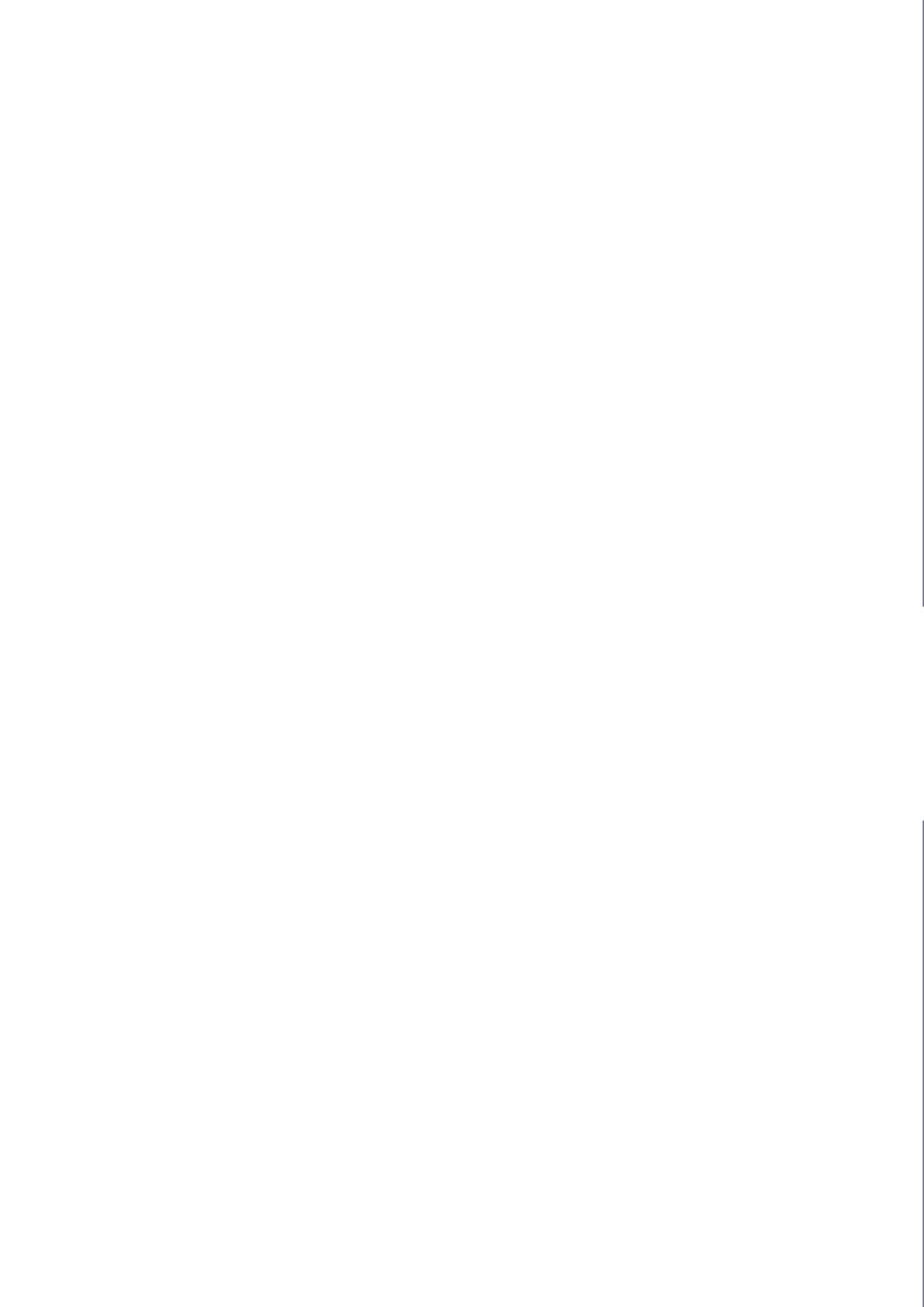

The what and how of rural development and resilience

Food and Agriculture Organization of the United Nations Rome, 2020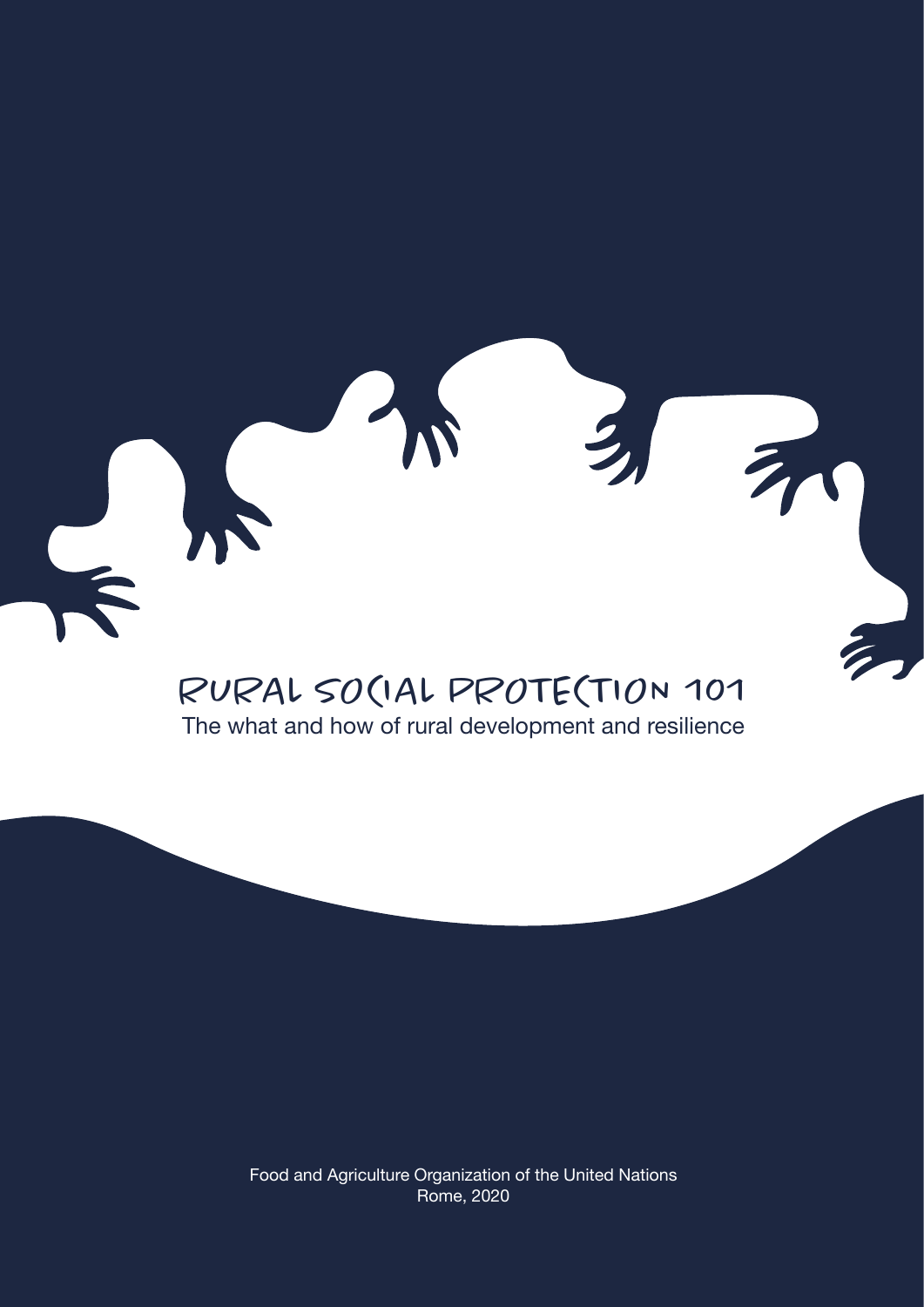# RURAL SOCIAL PROTECTION

How it helps rural households break the cycle of poverty and build sustainable and productive livelihoods

#### ~ Who are Rural PEOPLE?~ **Nearly** 50 of the world's % population lives in rural areas Most rural communities rely on agriculture as main source of income 79% of the extreme poor are concentrated in rural areas Coverage is often limited in rural areas

**Only** 

 $45\%$ 

population is effectively covered by at least one social benefit

55% – 4 billion people – are left unprotected

## 3/4

of chronically undernourished children live in rural areas

Most of the working poor are employed in agriculture and work in rural areas

## Rural areas are usually highly exposed to environmental, social and economic risks and threats



characterized by structures that contribute to rural households' vulnerability to risks and threats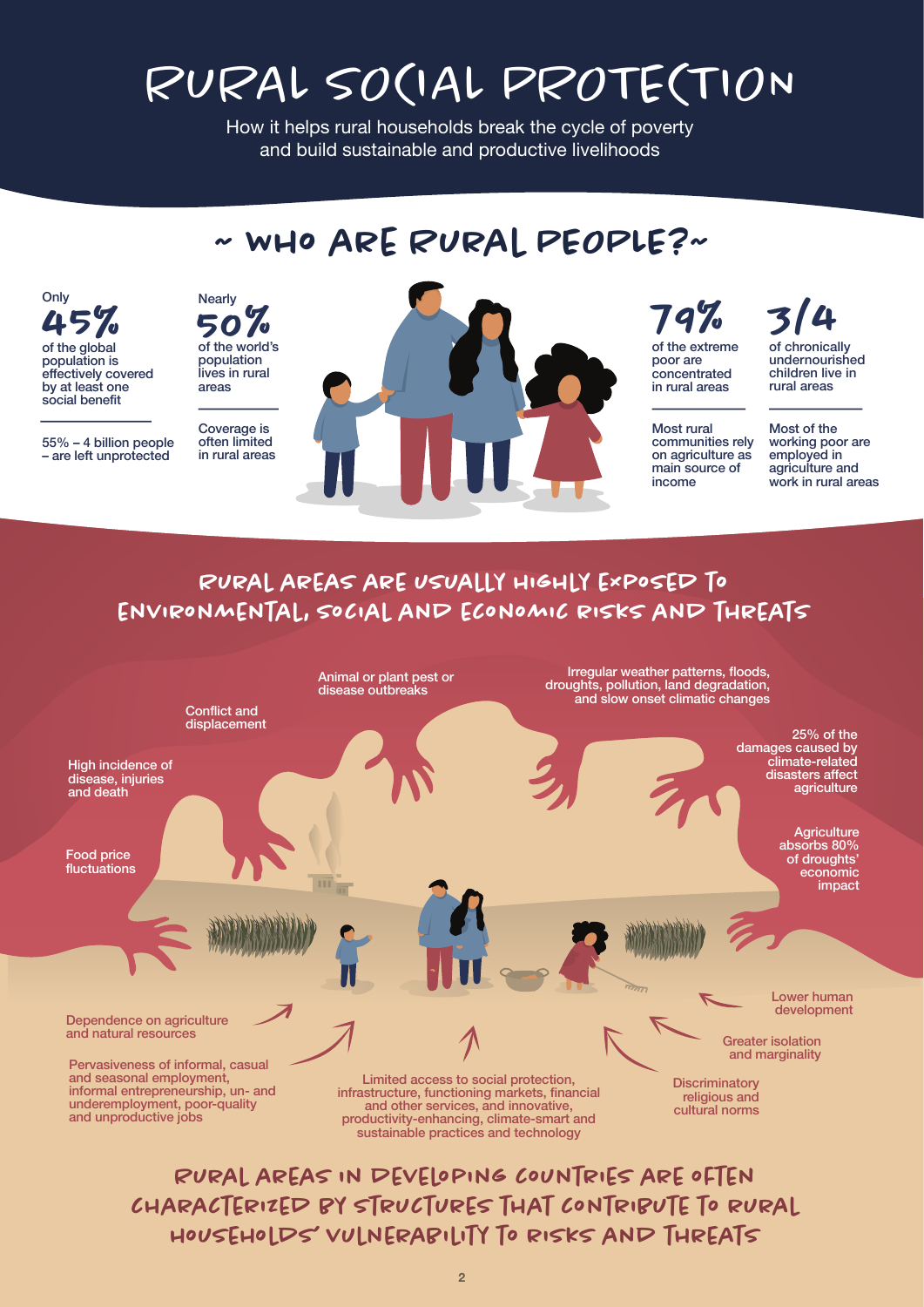NOTWITHSTANDING THE MANY RISKS AND THREATS, THE AGRICULTURE\* SECTOR OFFERS THE GREATEST POTENTIAL TO MOVE PEOPLE OUT OF POVERTY. HOWEVER, INVESTMENTS IN PRODUCTIVITY AND INCLUSIVITY ARE REQUIRED TO TAP INTO IT

Rural social protection allows rural households to protect their livelihoods by providing them with a minimum level of income and liquidity for immediate needs and basic livelihood activity – also during times of crisis.

Rural social protection also prevents negative impacts on livelihoods before, during and after shocks and crises, by increasing the resilience of households, and preventing loss of income and assets.

Finally, rural social protection promotes rural livelihoods by providing access to opportunities technology, markets and investments.

Ultimately, rural social protection allows the rural population to manage the risks that are inherent in agricultural livelihoods to adopt more productive, sustainable and climate-smart technologies, diversify and increase their incomes, and to gradually build human and productive assets.

Households no longer need to make difficult choices between consumption (eating, education, health) and production investments (land, inputs, labour). Social protection is a key enabler and promoter of economic inclusion - it moves people permanently out of poverty, and brings about a real, sustainable rural transformation.

**Higher** productivity and higher income

> Better health, education & skills

> > More, better, more diverse & regular food

> > > Less need to resort to negative coping (reducing food intake, overusing the natural resources base and selling off productive assets)

Adoption of climate-smart, productivity-enhancing & sustainable practices

jobs on and off farm

Creation of better rural

Stronger community networks and cohesion

Increased investment in production, productive assets & off-farm enterprises

How the situation can improve for rural households thanks to rural social protection

agriculture

**<sup>p</sup>r<sup>o</sup>tect, <sup>p</sup>revent, <sup>p</sup>r<sup>o</sup>m<sup>o</sup>t<sup>e</sup>**

**SCHOOL** SCHOOL SCHOOL SCHOOL SCHOOL



The term "agriculture" in this work refers to crops, fisheries, forestry, livestock, and other agricultural and natural resources sectors, as well as to related interventions and policies concerning food security and nutrition, natural resource management, climate-risk management and resilient livelihoods.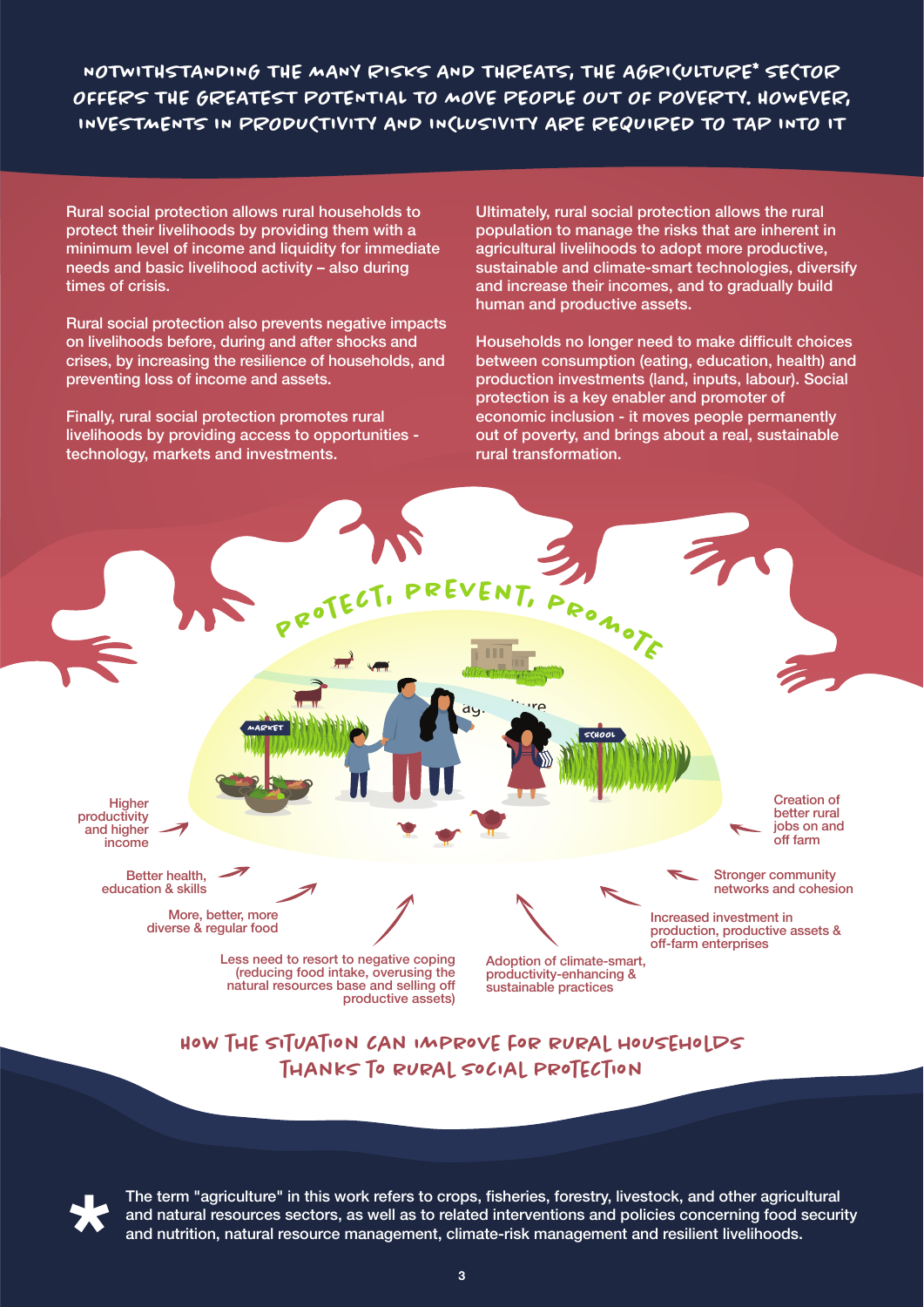# RURAL SOCIAL PROTECTION

**Social protection in the context of FAO's mandate** 



Rural social protection means policies and programmes that protect and promote rural livelihoods, thereby reducing the vulnerabilities experienced by rural dwellers throughout their lives.

Rural areas are distinctive in terms of barriers to accessing social protection, exposure to risks, structural vulnerabilities and livelihood opportunities. Special expertise is required to ensure that social protection systems are accessible in rural areas and that they comprehensively address the needs of rural people.

Social protection alone has had positive impacts on rural households and economies. However, impacts on rural poverty, food security and nutrition, sustainable natural resource management, climate risk management, resilience-building and rural

development can be maximized when the synergies between social, agricultural and rural development interventions are operationalized. Rural social protection thus ensures that social protection systems respond in an integrated manner to the risks, vulnerabilities and opportunities that rural populations encounter.

It also upgrades social protection systems to shock-responsive systems so that they can be used for channeling livelihood support before, during and after shocks and crises. This solidifies impacts and reduces costs and the need for recurrent and continued humanitarian assistance.

FAO helps governments set up contextspecific and scalable social protection systems that integrate social protection with agriculture and rural development.

## Governments face common challenges

- Characteristics of rural areas seasonal and informal labour markets, remoteness, and low contributory capacity hinder their ability to provide social protection effectively.
- Governments execute through distinct line ministries, each with their own stakeholders, concepts and ways of operating. This hampers cross-sectoral cooperation and reduces the effectiveness of sectoral policies and programmes. For example, agricultural investments in technologies and markets are often not accessible to the poor and most vulnerable, whereas social investments tend to fail to exploit their productive potential.
- Governments encounter capacity constraints when designing, implementing, monitoring and evaluating technically, institutionally and financially sustainable systems.
- Increasingly complex risks and crises with soaring costs of emergency interventions - press governments to adopt better interventions and measures.
- Misperceptions about social protection hold governments back and prevent the full adoption of effective instruments.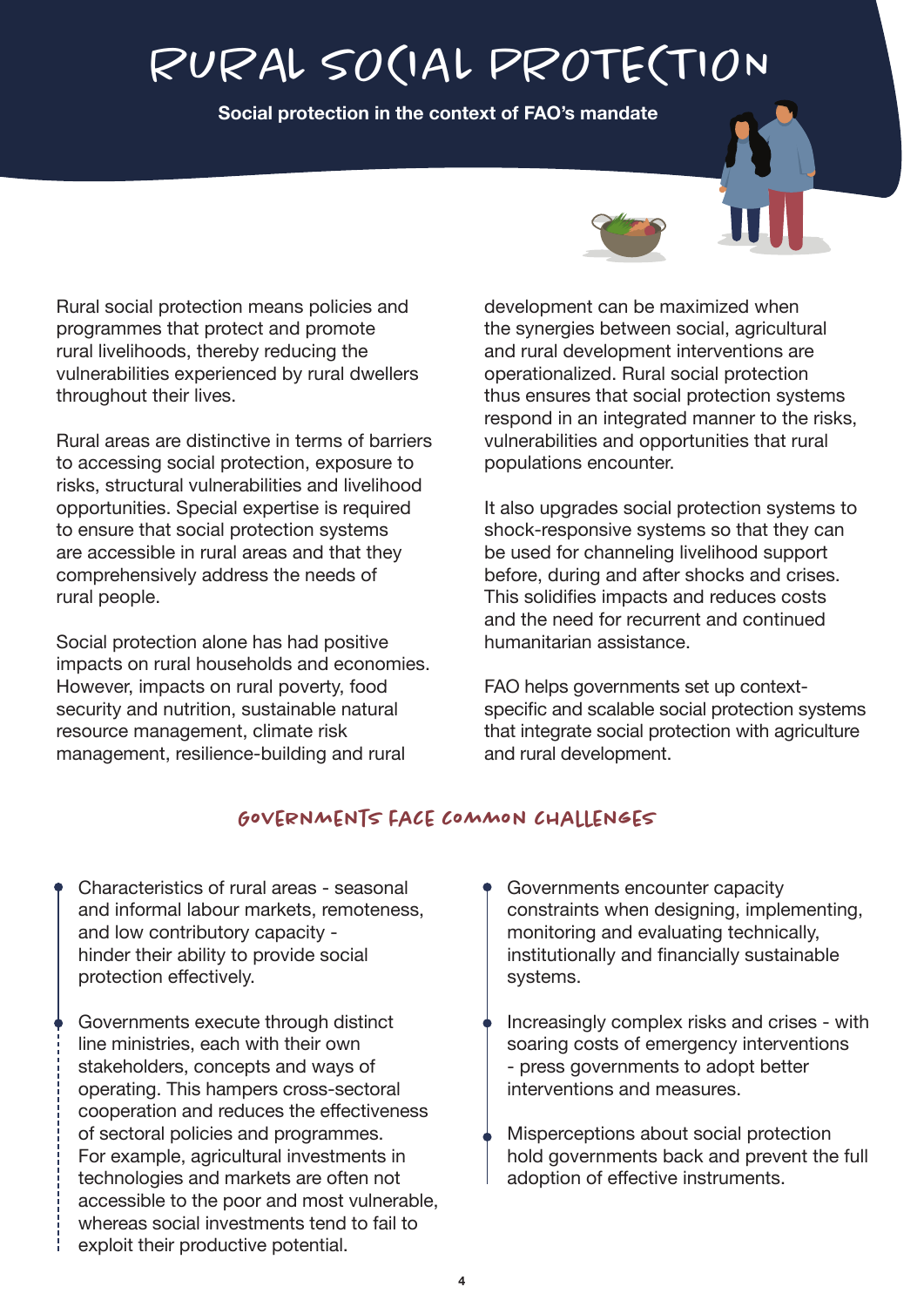## FAO SUPPORT IS ADAPTED TO THE SOCIO-ECONOMIC environment, institutional set-up, and maturity of any given country's social protection system

Expansion of coverage: In countries with a social protection system of limited coverage, the priority is to extend effective social protection to rural areas.

Productive inclusion: In stable countries with existing social protection systems, the priority is to increase policy, programme and operational coherence between social protection and agriculture.

Risk-informed and shock-responsive social protection: In stable, but risk-prone, fragile or protracted crises situations, the priority is to set up risk-informed and shockresponsive social protection systems.

## FAO SUPPORTS GOVERNMENTS IN THESE AREAS BY PROVIDING POLICY AND technical advice; generating evidence and knowledge; facilitating policy dialogue, coordination and partnerships, and leading emergency operations using rural social protection tools

#### **Analytical support**

- Analysing the multiple risks and vulnerabilities that trap rural people in poverty and inequality, food insecurity and malnutrition, and economic exclusion;
- analysing the opportunities to improve rural livelihoods be it based on crops/livestock/ fisheries/forestry, on-farm/off-farm work, or food systems and value chains, and considering territory and seasonality;

#### **Making the case**

Running impact assessments and costed scenarios to help governments make the case for expansion, integration, and shockresponsive design.

- assessing pathways towards economic inclusion at territorial level;
- assessing legal, financial, and administrative barriers for rural people to social protection;
- identifying inconsistencies, overlaps and opportunities for integration between social, agricultural\* and rural development policies and programmes.

#### **Policy dialogue and coordination**

- Facilitating dialogue and joint work between ministries with social and ministries with agricultural\* and rural development mandates;
- harmonizing social protection, agricultural\* and rural development policies, creating synergies and minimizing inconsistencies and conflicting goals.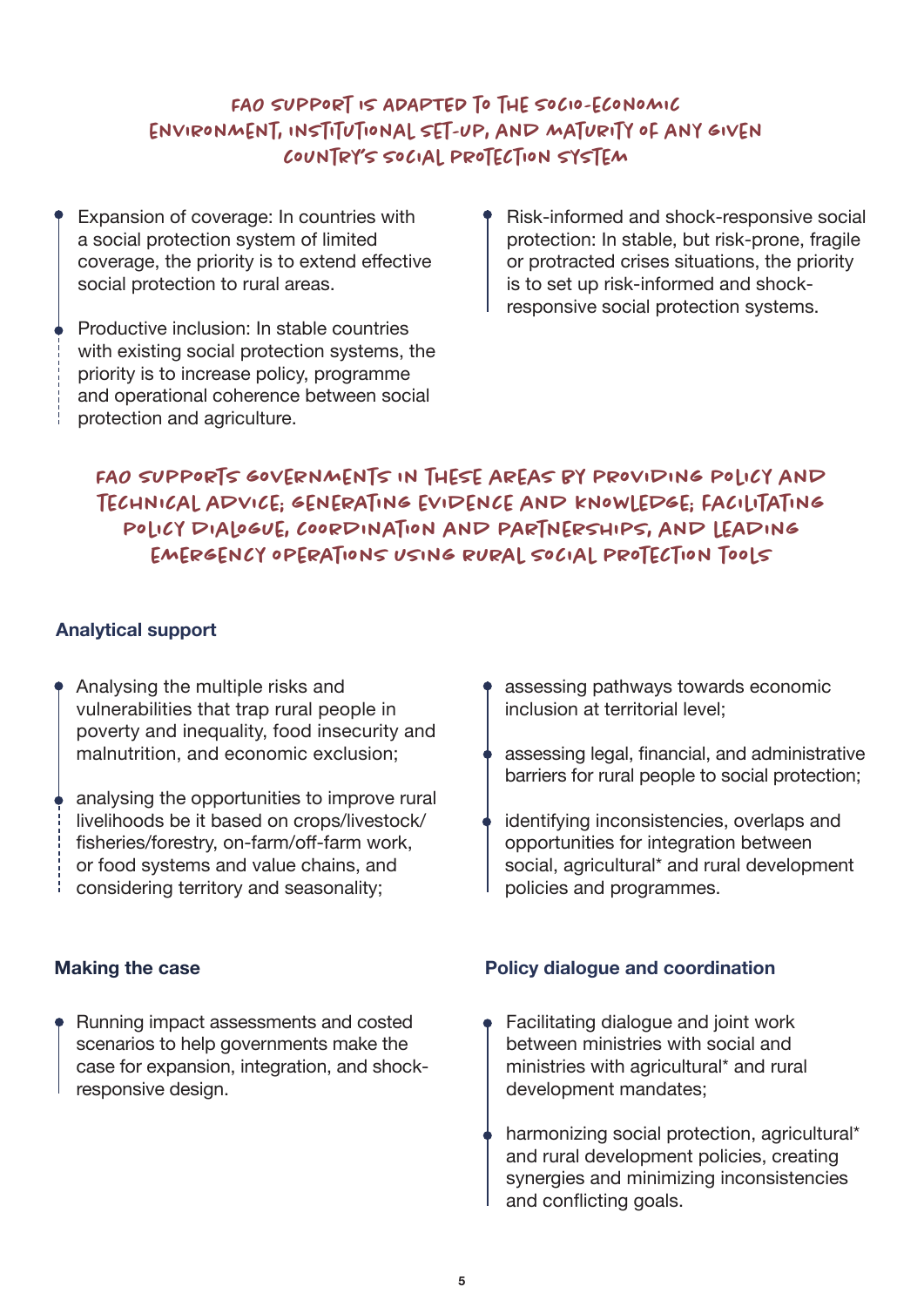



Supporting the selection of design and implementation features to effectively address identified vulnerabilities, risks and opportunities and contribute to multiple objectives (food security and improved nutrition, climate adaptation, resilience to shocks and stresses, sustainable management of eco-systems, pro-poor growth and inclusive rural development) at the same time;

integrating the livelihoods perspective of different rural groups – pastoralists, farmers, fisherfolk, nomads, etc. - into the design;

combining social protection with nutritionsensitive agriculture and nutrition education to improve households' access to food, intrahousehold distribution and eating habits;



setting up cross-sectoral coordination mechanisms on all levels, such as steering committees and integrated information managements systems for registry, monitoring and evaluation;

**SCHOOL**

- linking social protection management information systems to climate-related information systems, food crisis analysis and data, and defining triggers for early action response;
- leading emergency operations combining social protection, agricultural\* and rural interventions, by complementing cash-based responses with livelihood packages;
- advising on multi-dimensional targeting, adequate frequency, timing and size of benefits, channels and messaging for context-specific and effective programming;
- improving gender-sensitive social protection.

## Rural social protection is:

#### a right;

a stand-alone SDG target and a potent enabler for other targets across all SDGs, particularly No Poverty, Zero Hunger, Gender Equality, Decent Work and Economic Growth, Reduced Inequalities and Climate Action;

- not a cost, but an investment with multiple returns for rural households and economies;
- an effective instrument for linking preparedness, relief, rehabilitation and development.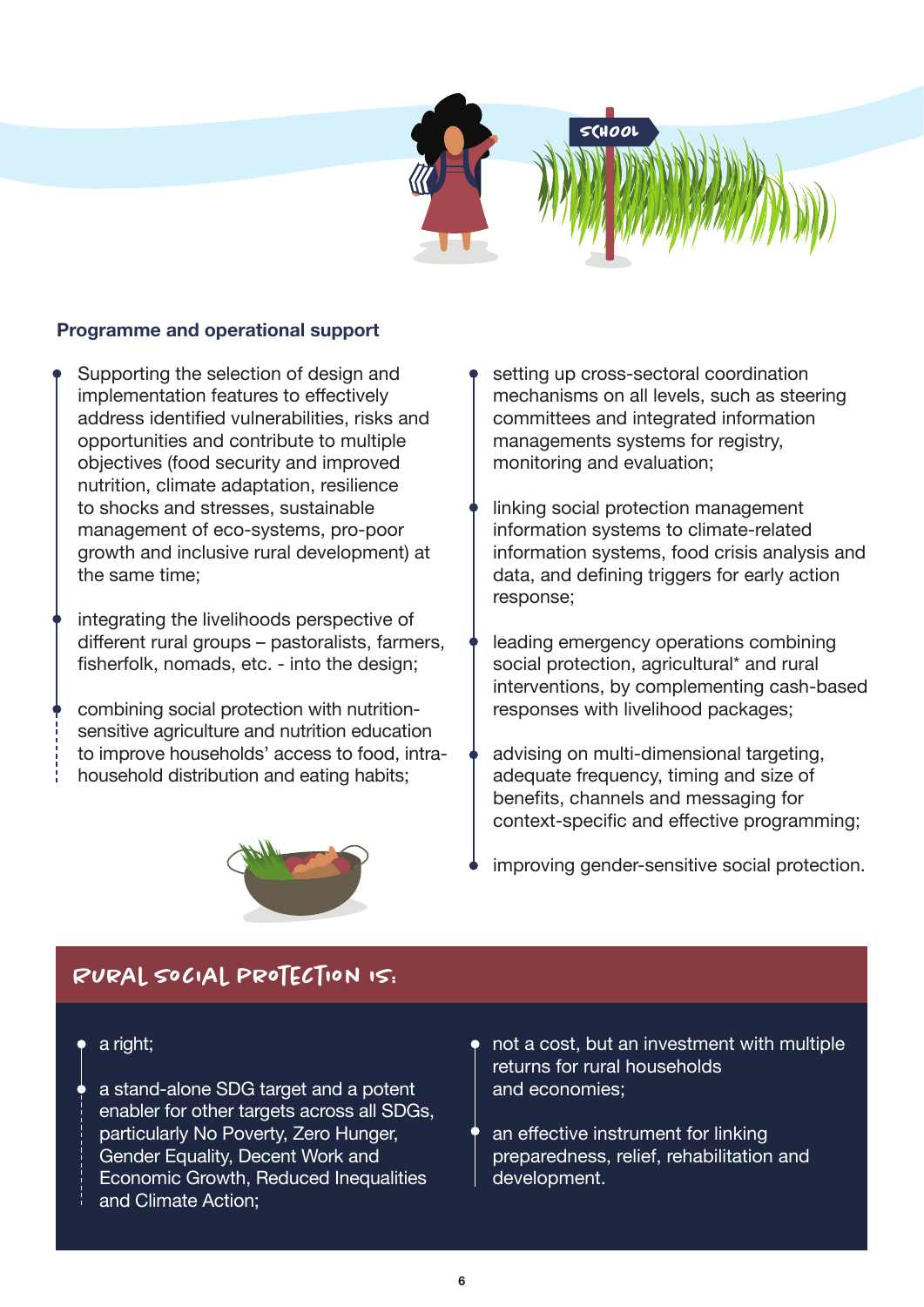

Rural social protection tools comprise social protection instruments in the narrower sense, but also complementary agricultural and rural interventions that sustain and maximize the impact of interventions. These tools can be chosen from - and combined - in programmes informed by risks, vulnerabilities and livelihoods

#### **Social protection instruments**

- Social assistance: non-contributory transfers financed through taxes and/or international development aid such as cash or in-kind benefits, cash-for work, and input or food subsidies.
- Social insurance: contributory programmes mandated by government to cushion risks associated with life cycle- and livelihoodsrelated events, such as health insurance, oldage pensions, and agricultural risk insurance.

#### **Agricultural interventions**

- Livelihood and asset packages such as seeds, fertilizers, and livestock;
- training, for example in nutrition-sensitive agriculture, climate-smart agriculture, productivity-enhancing and sustainable agricultural practices;

#### **Rural interventions**

Access to agricultural extension services, rural finance, education, infrastructure, health services, land and water, inclusive and participatory rural institutions.

Labour market interventions: policies and programmes designed to facilitate employment, such as employment guarantee schemes and skills transfer programmes.

education, for example on nutrition.



Social protection is - and should be - led by governments. FAO's focus, therefore, is on enabling governments by providing advice and technical know-how, and by helping them integrate social protection approaches in their long-term national strategies and policies. Even in emergency and fragile contexts, FAO-led operations are designed from a forward-looking perspective in an effort to build nascent and government-run systems as quickly as possible.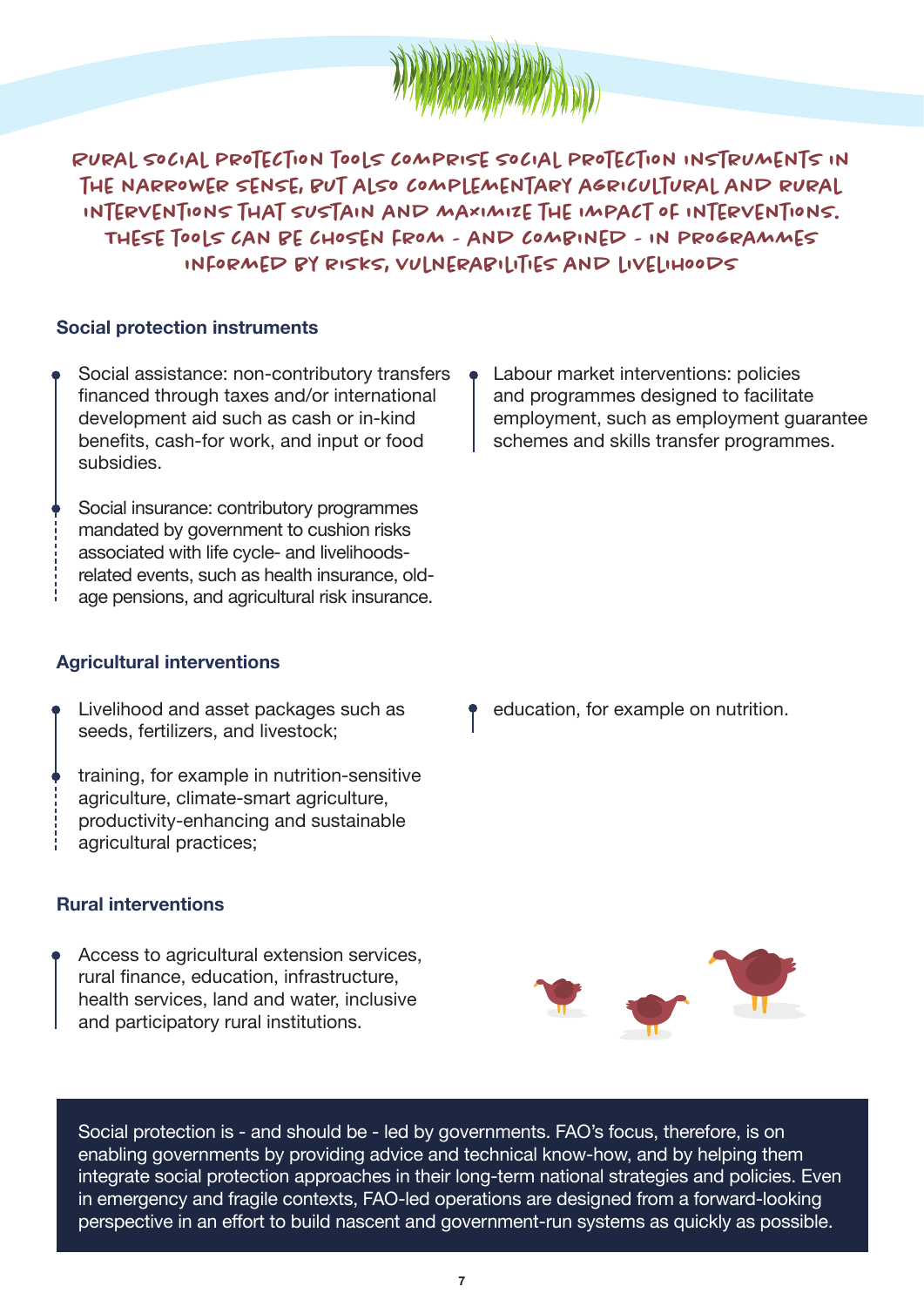## REFERENCES

Allieu, A.M. and Ocampo, A. 2019. *On the path to universal coverage for rural populations: removing barriers of access to social protection.* Rome.

ILO. 2017. *World Social Protection Report 2017-19: Universal social protection to achieve the Sustainable Development Goals* 

FAO and Red Cross Red Crescent Climate Centre. 2019. *Managing climate risks through social protection – Reducing rural poverty and building resilient agricultural livelihoods*. Rome.

Winder Rossi, N., Spano, F., Sabates-Wheeler, R. & Kohnstamm, S. 2017. *Social Protection and Resilience. Supporting livelihoods in protracted crises, fragile and humanitarian context.* FAO Position Paper. Rome, Food and Agriculture Organization of the United Nations. Institute for Development Studies

FAO. 2017. *Social Protection Framework.* Rome, Food and Agriculture Organization of the United Nations.